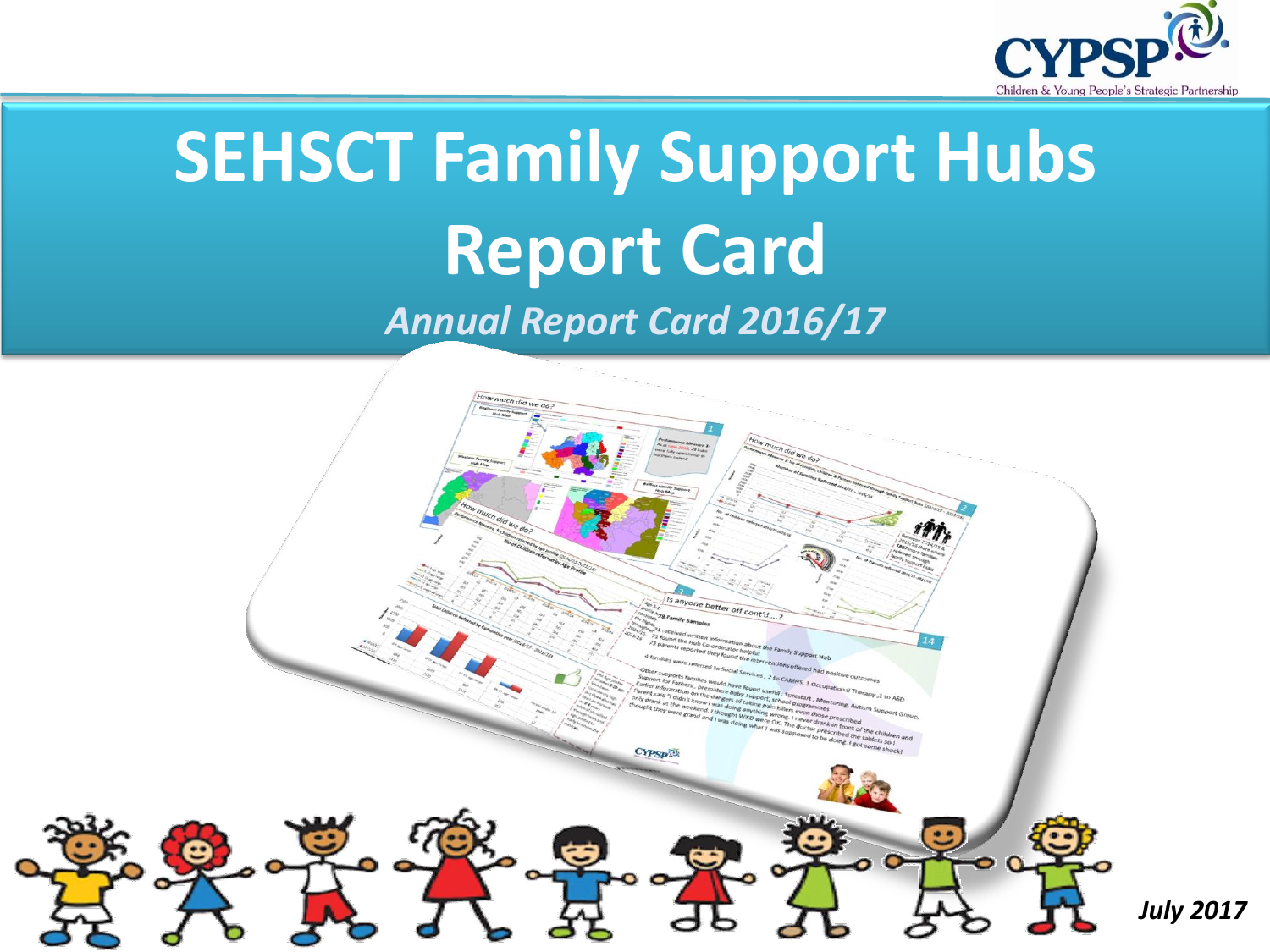#### How much did we do? 2

**Performance Measure 1: No of Families, Children & Parents Referred through Family Support Hubs -** *2016/17*

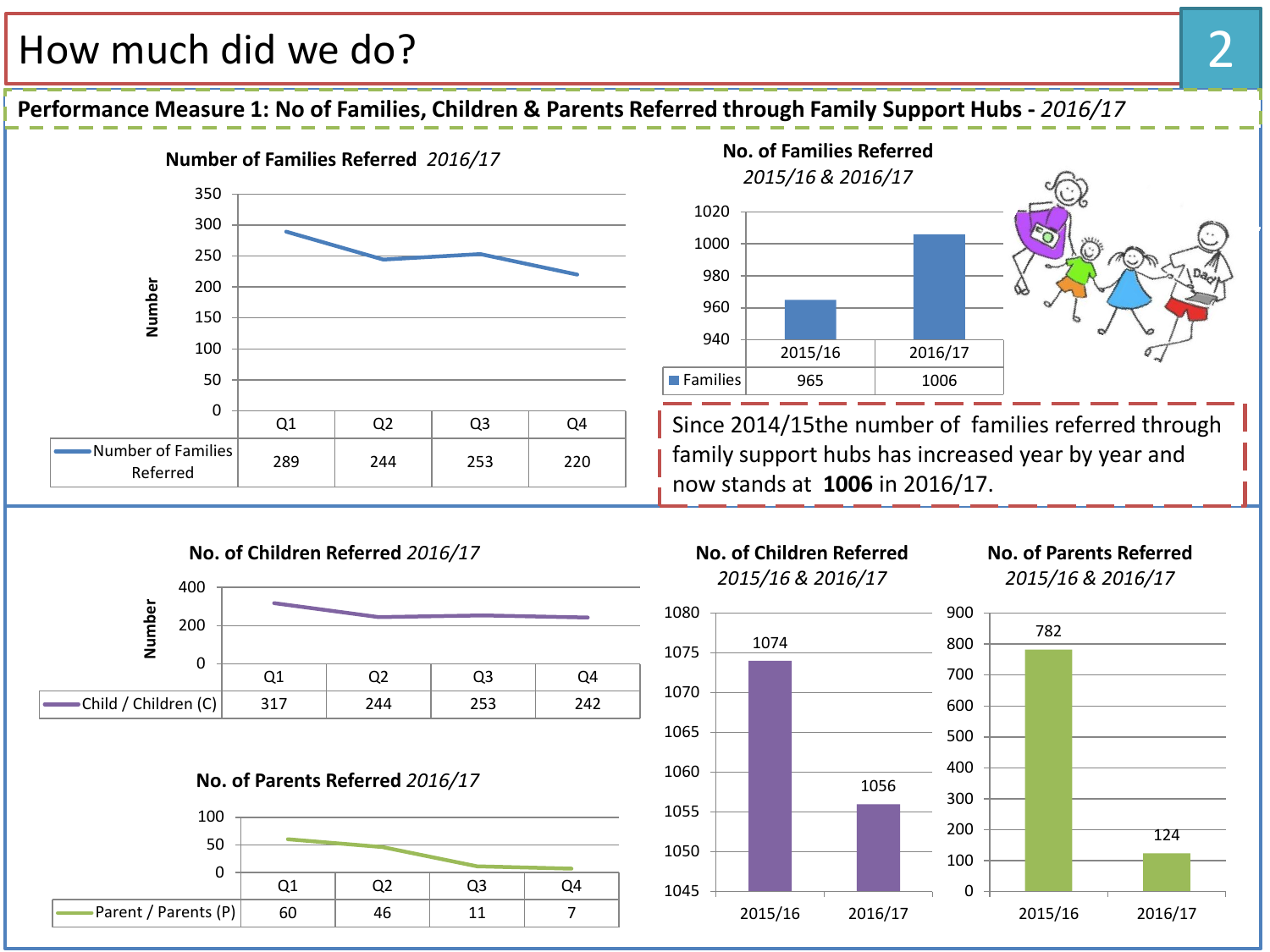#### How much did we do cont'd...? A state of the state of the state of the state of the state of the state of the state of the state of the state of the state of the state of the state of the state of the state of the state of

**Performance Measure 2: Children Referred by Age Profile** *2016/17*

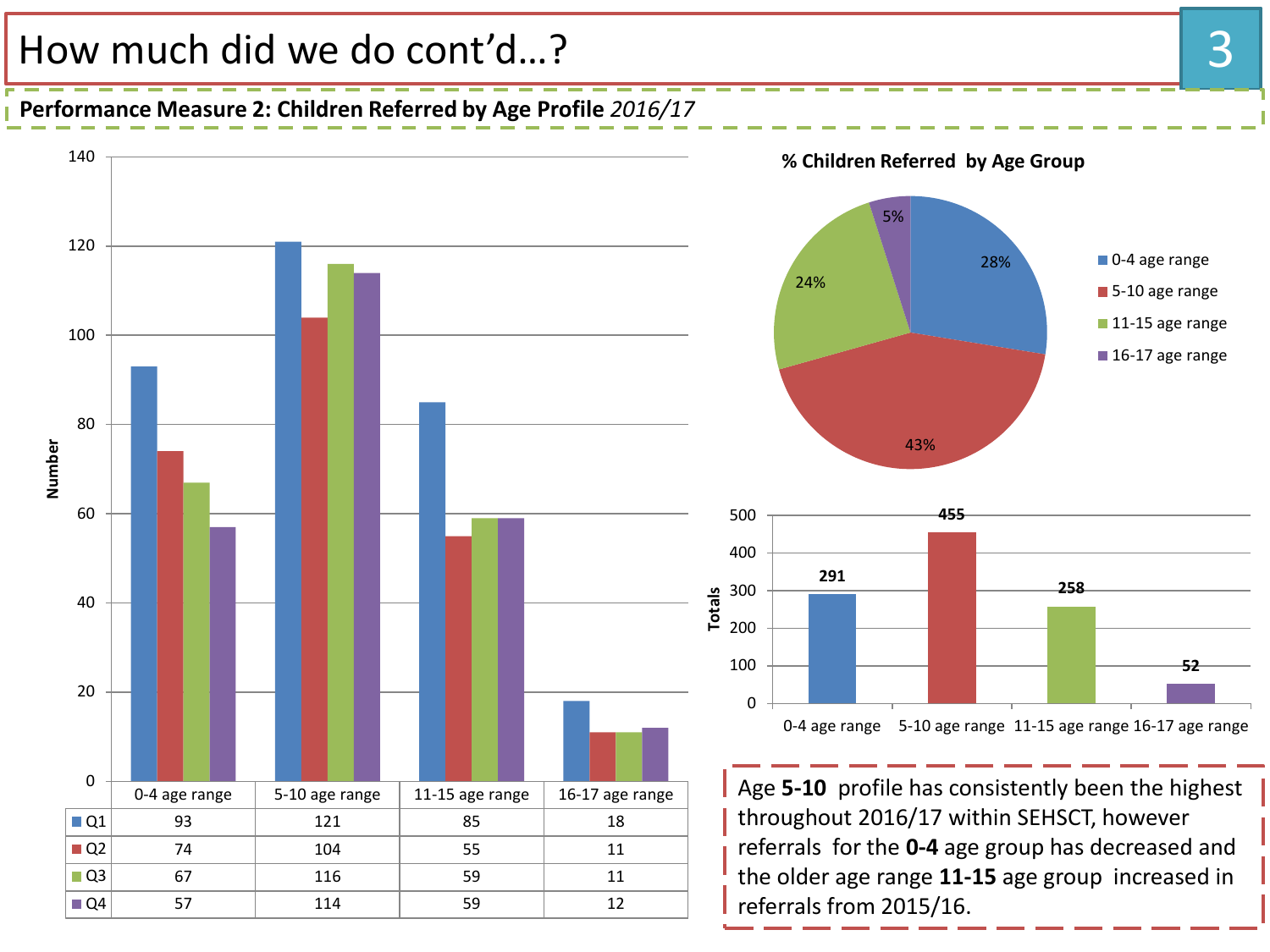### How much did we do cont'd....? A state of the state of the state of the state of the state of the state of the state of the state of the state of the state of the state of the state of the state of the state of the state o

**Performance Measure 3: Children with a Disability Referred -***2016/17*





In 2016/17, Children with a **Learning Disability** had the highest number of referrals in the disability category throughout the South Eastern area, closely followed by **Sensory Disability.**



#### **Children Referred with a Disability 2016/17**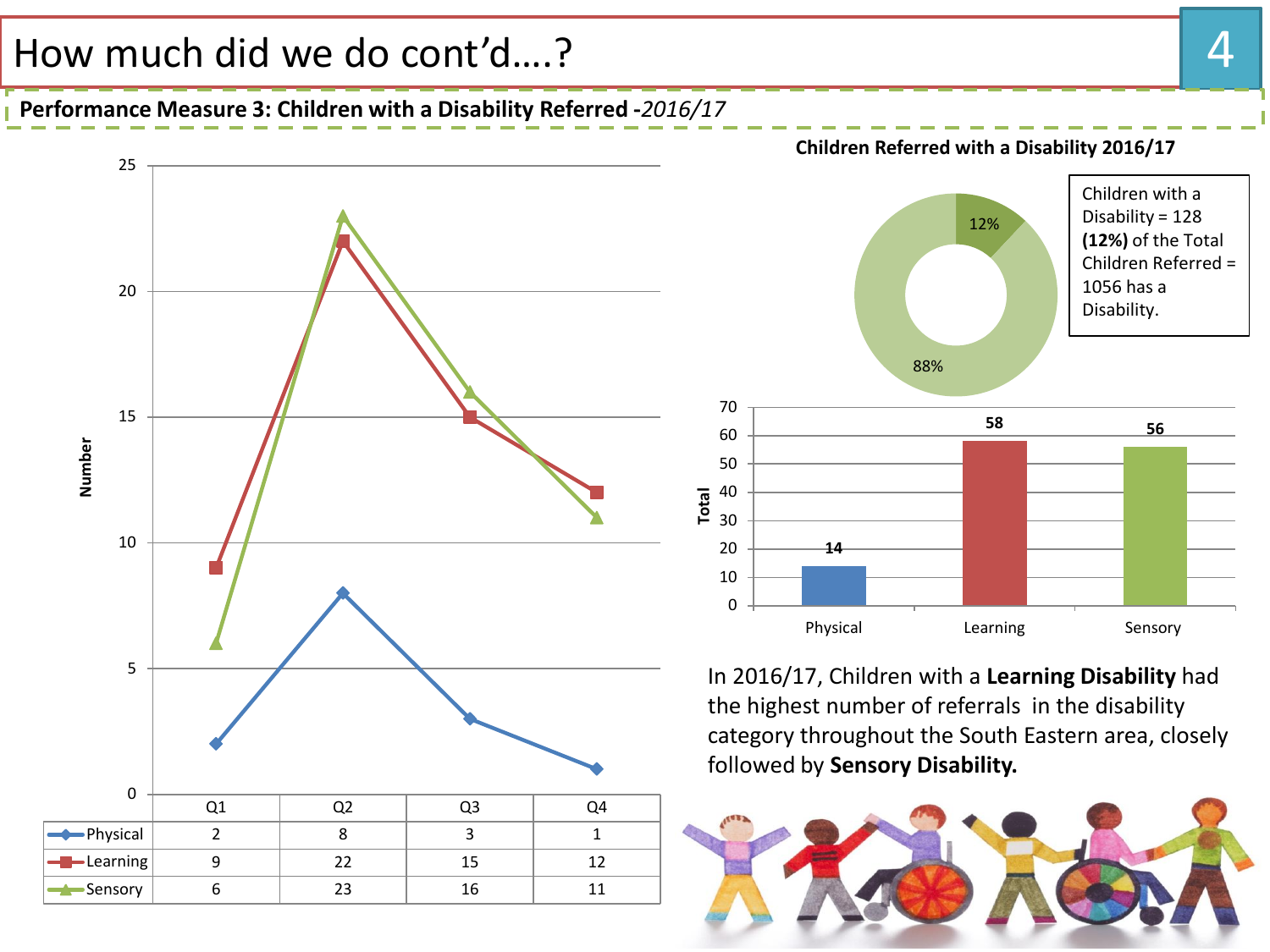# How much did we do? cont'd 5

**Performance Measure 4: Household Composition -** *2016/17*





Home (both parents) is the largest household composition (**499**) as it was in 2015/16, with Home (one parent) the second household composition with **440**. There has been a small increase in the number of Guardians from 0 in 2015/16 to **6** in 2016/17 and Kinship Carers have increased from 6 to **7** in 2016/17.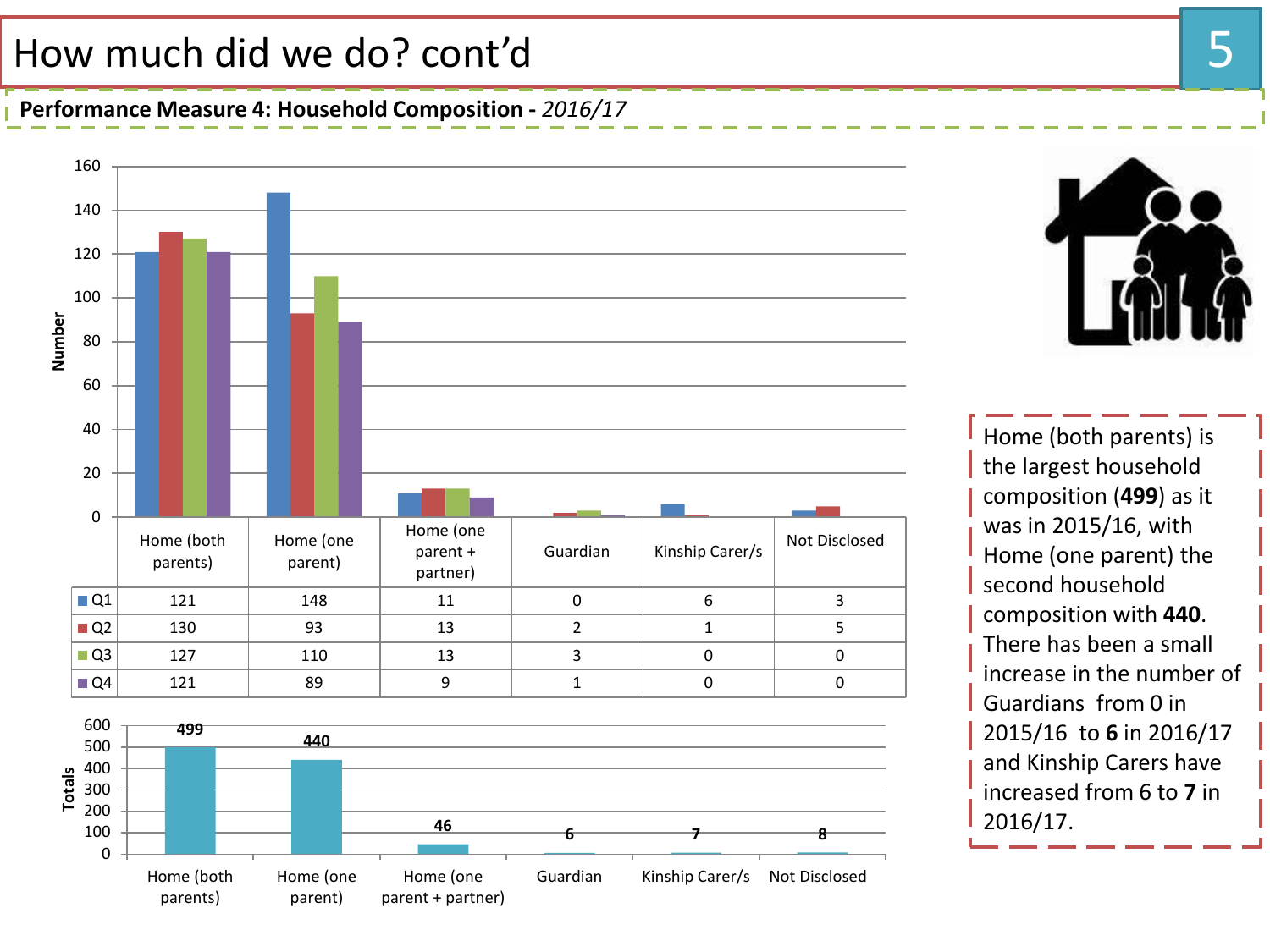#### How much did we do? cont'd

**Performance Measure 5: Main Presenting Reasons for Referral -** *2016/17*



In 2016/17 Emotional Behaviour Difficulty (EBD) for primary school children was the main reason for referrals at **335**, the same as in 2015/16. This was followed by EBD support for preschool children. Programmes/ Parenting Support has doubled in 2016/17 to **128** compared to 61 in2015/16 and EBD support for postprimary school children has stayed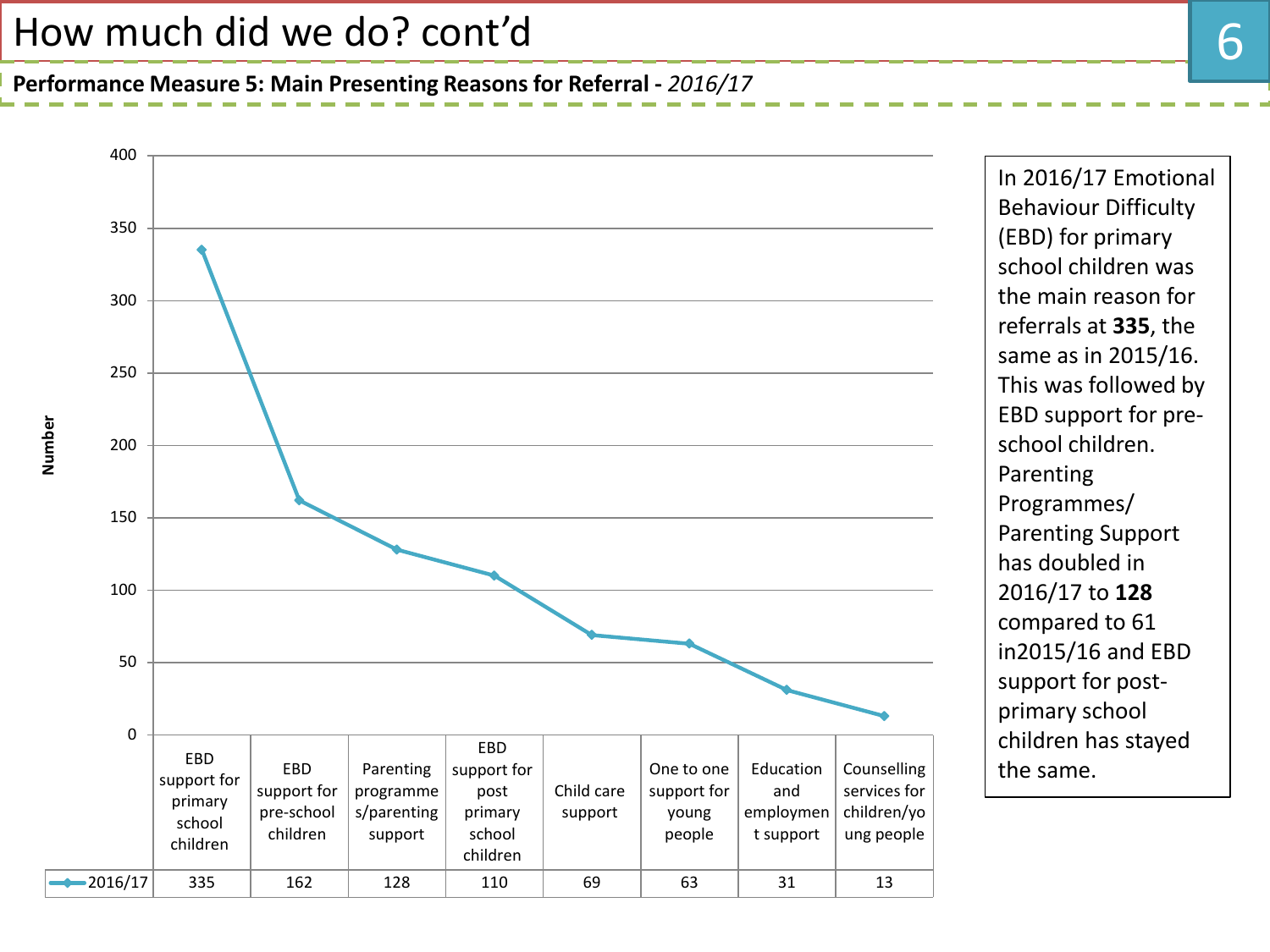### How well did we do it?

Performance Measure 6: Families Referred that were Accepted & Signposted, Above Tier 2 or Other Reasons for Outcome **of Referral -***2016/17*

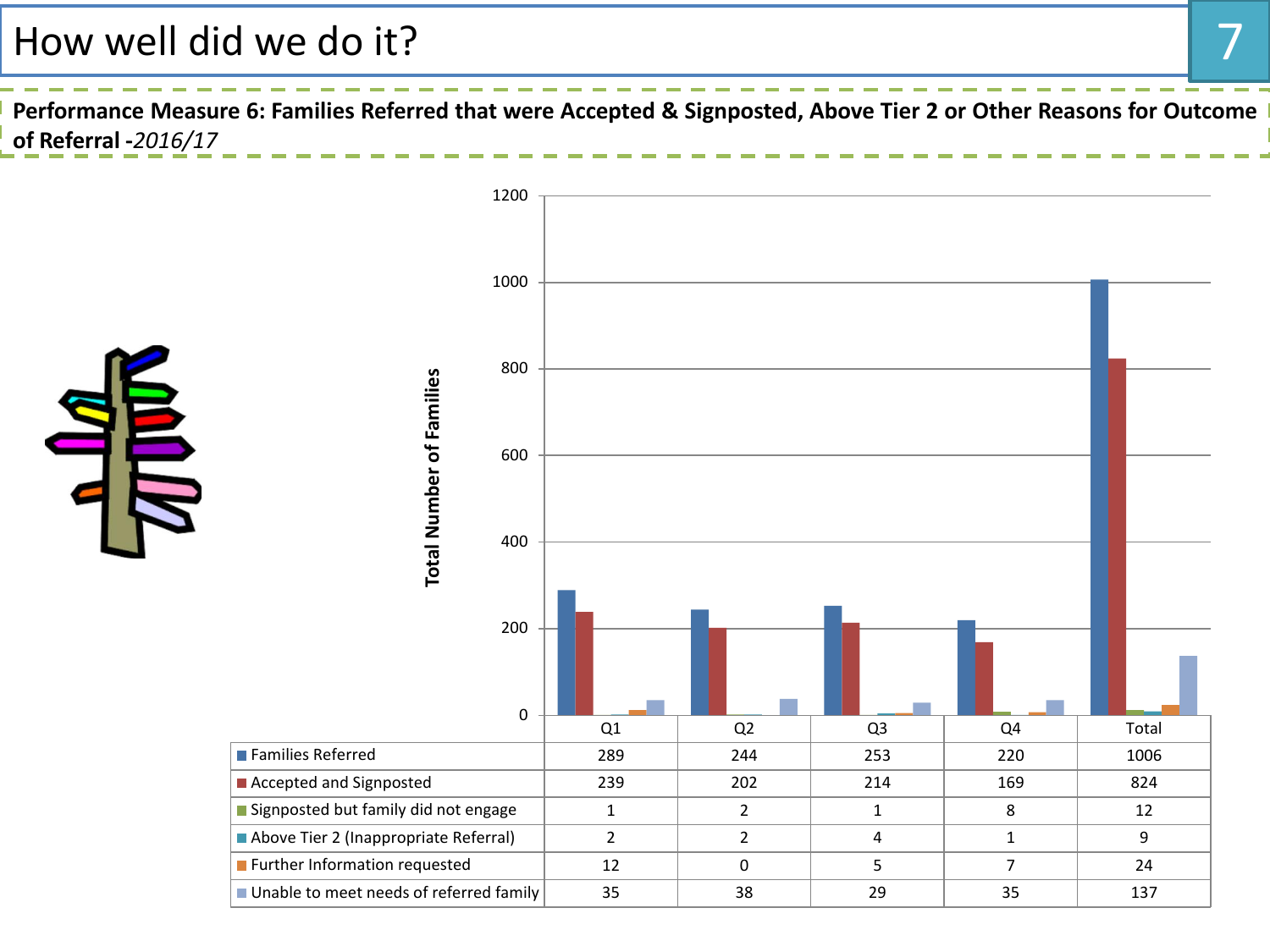**Performance Measure 8: Total Percentage of Referrals by Referral Agency** *-2016/17* 



The largest referrer in 2016/17 was from GPs having increased from 18% to 23%. Paediatrician has dropped from 18% in 2015/16 to 16% and Health Visitor has dropped from 21% to 9% in 2016/17. Self-referrals and Allied Health Professionals are also 9%.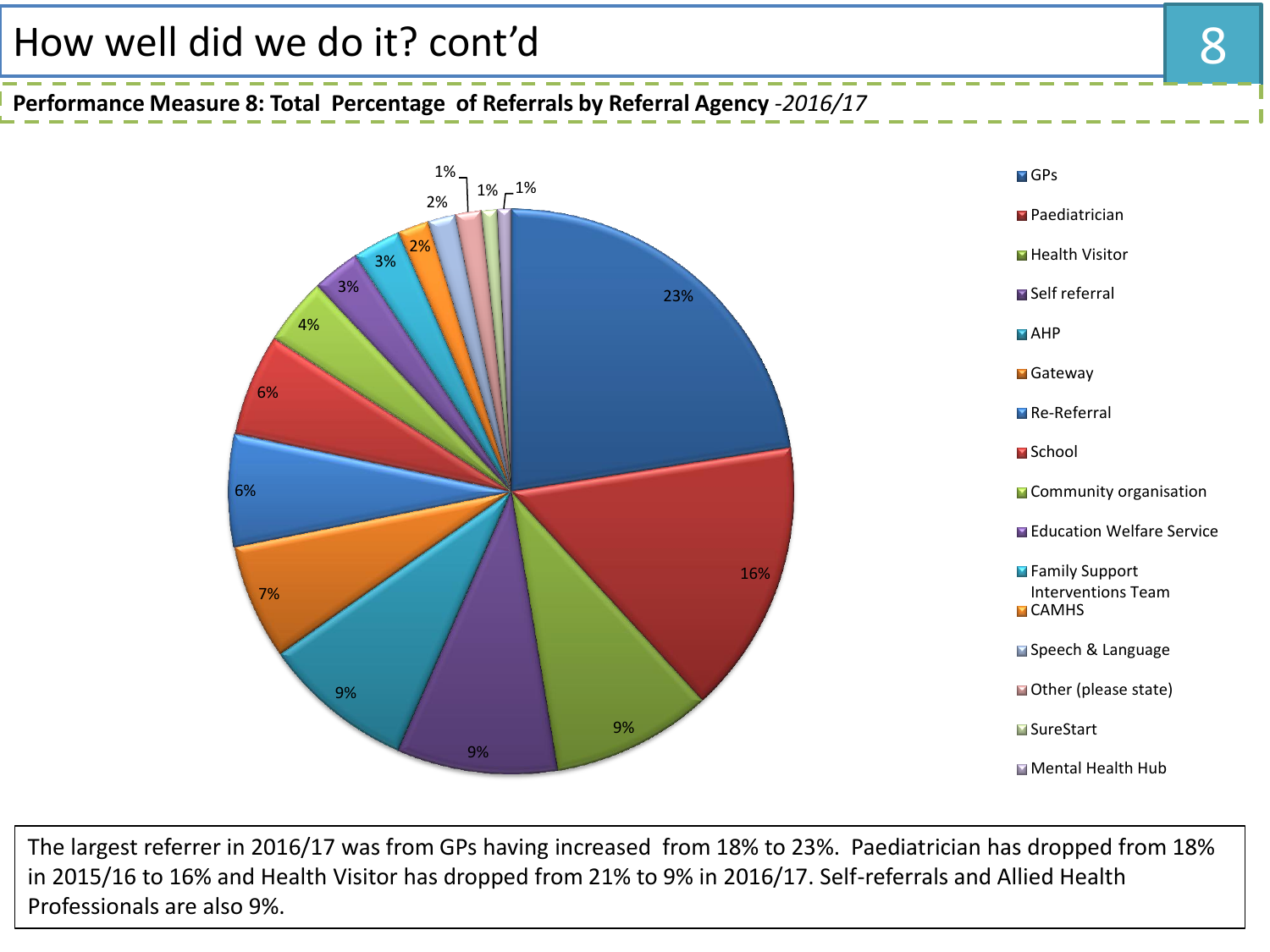# How well did we do it? cont'd

**Performance Measure 10: 10 Standards Fully Implemented** *-* 2016/17

**Standard 1.** Working in PARTNERSHIP is an integral part of Family Support. Partnership includes children, families, professionals and communities

**Standard 2.** Family Support Interventions are NEEDS LED (and provide the minimum intervention required)

**Standard 3.** Family Support requires a clear focus on the WISHES, FEELINGS, SAFETY AND WELL-BEING OF CHILDREN

**Standard 4**. Family Support services reflect a STRENGTHS BASED perspective, which is mindful of resilience as a characteristic of many children and families lives

**Standard 5**. Family Support is ACCESSIBLE AND FLEXIBLE in respect of location, timing, setting and changing needs, and can incorporate both child protection and out of home care

**Standard 6.** Family Support promotes the view that effective interventions are those that STRENGTHEN INFORMAL SUPPORT NETWORKS

**Standard 7.** Families are encouraged to self-refer and MULTI-AGENCY REFERRAL PATHS are facilitated

**Standard 8.** INVOLVEMENT OF SERVICE USERS AND PROVIDERS IN THE PLANNING, DELIVERY AND EVALUATION of family support services in practised on an on-going basis

**Standard 9.** Services aim to PROMOTE SOCIAL INCLUSION and address issues around ethnicity, disability and urban/rural communities

**Standard 10.** MEASURES OF SUCCESS are built into services to demonstrate that interventions result in improved outcomes for service users, and facilitate quality assurance and best practice

All Hubs within the SE Trust have implemented the 10 standards and are working on action plans to improve the delivery of Hubs in each of the areas.